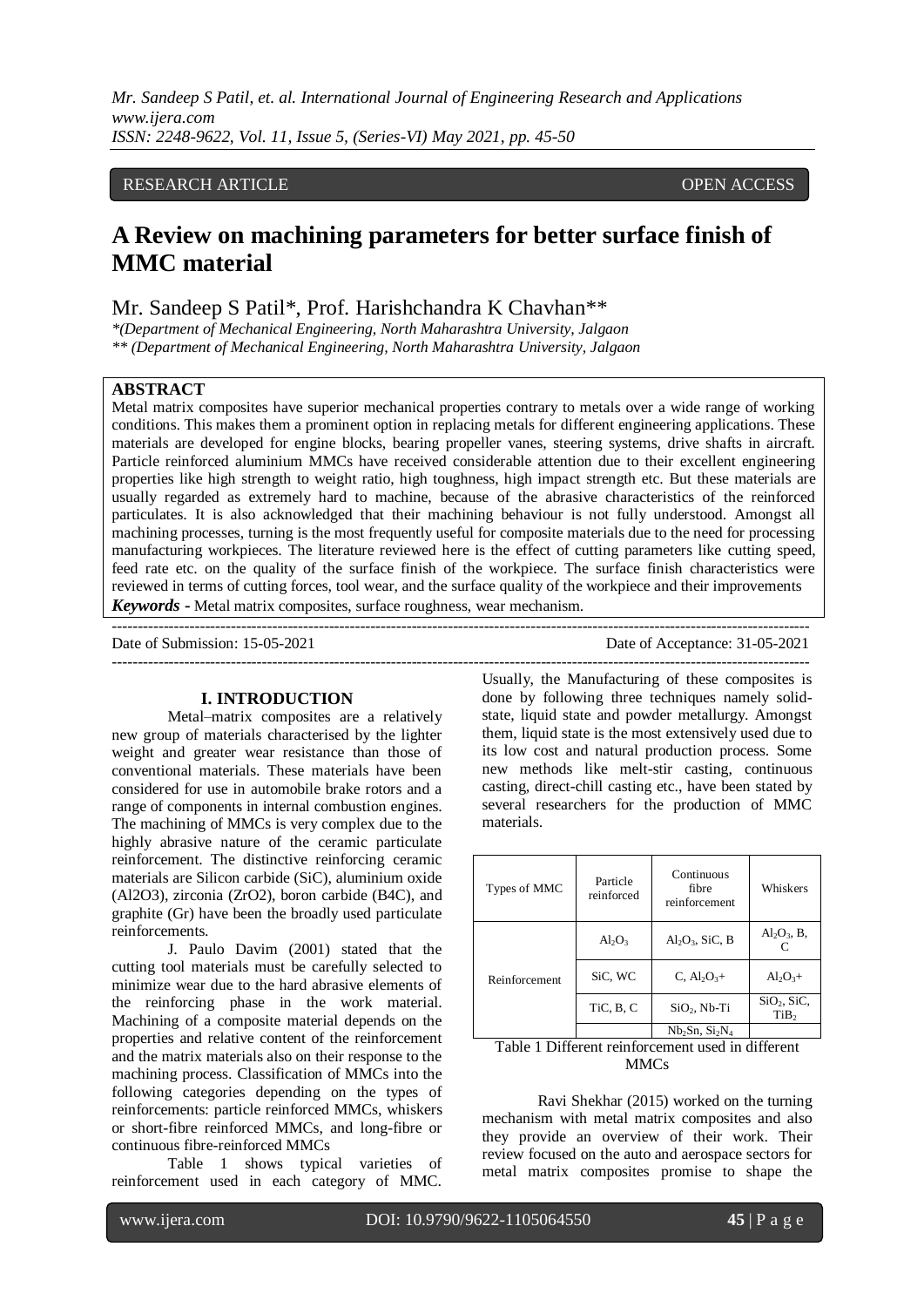technological advancements of the 21st century. Nowadays, there is an increasing focus on MMCs reinforced with nanoparticles like carbon nanotubes, graphene, and nano-SiC. Other attempts are directed toward the investigation of hybrid composites, composed of multiple matrices and/or reinforcement materials.

G. Lane (1992) described that the most promising problem with particulate MMCs is that they are difficult to machine, because of the hardness and abrasive nature of the SiC or other reinforcing elements. The particles reinforced in MMCs are harder than tungsten carbide (WC). Polycrystalline diamond (PCD) is an exception, as its hardness is almost three to four times that of silicon carbide (SiC); hence PCD is recommended by many researchers.

## **II. TURNING OF MMC**

The turning operation is a basic metallic removing operation this is used broadly in industries managing metallic slicing. In a turning operation, an excessive-precision single point cutting device is rigidly held in a device post and is fed beyond a rotating workpiece in a direction parallel to the axis of rotation of the paintings piece, at a consistent fee, and unwanted material is removed in the form of chips giving upward push to a cylindrical or extra complex profile. This operation is finished in a lathe device either manually beneath an operator's supervision or employing a controlling computer application. There are two types of motion in a turning operation. One is the slicing motion that is the round movement of the paintings and the other is the feed movement which is the linear movement given to the device. The nomenclature of single point cutting device is shown in fig 1.







Extensive research in the field of turning of MMC had been done to improve tool life and optimize the cutting conditions for different cutting parameters. The type of machine used for fabricated MMC turning is a lathe machine with high rigidity. The turning operation was carried out under a dry cutting environment. Dry turning has been considered as the machining of the future due to concern regarding the safety of the environment. A dry-cutting environment was used for the experimentation process. The dry cutting process uses no coolant during machining. By the use of dry cutting, costs of cutting fluid were alleviated.

# **III. WEAR MECHANISM AND TOOL LIFE**

Tool wear can be defined as the unwanted removal of tool material from the cutting edge leading to unwanted changes in the cutting edge geometry of the tool. Thrust and torque depend upon cutting tool wear and various angles as well as feed rate and cutting speed. The chemical wear is diffusion wear and dissolution wear, while mechanical wear is adhesion wear, abrasive wear and delaminating wear. It is important to note that different tool materials have different responses to different wear mechanisms

Abrasion wear theory is based on the idea of hard inclusions in the work material indenting the tool surface by the action of sliding chip or rolling in the shear zone, friction occurring between the tool flank and work material (Dixon and Wright, 1985; Bhattacharyya and Ghosh, 1964). Distinctive damage from abrasion consists of long straight grooves, as when a surface is lapped and polished with a hard abrasive. Damage of this type is rarely seen on worn carbide surfaces. Adhesion wear can also be known as attrition wear, occurred when the metallic surfaces are brought into close contact under moderate loads, thus, a metallic bond between adjoining materials takes place. The strength of the bonding at the points of adhesion is often high such that while attempting to free the surface, the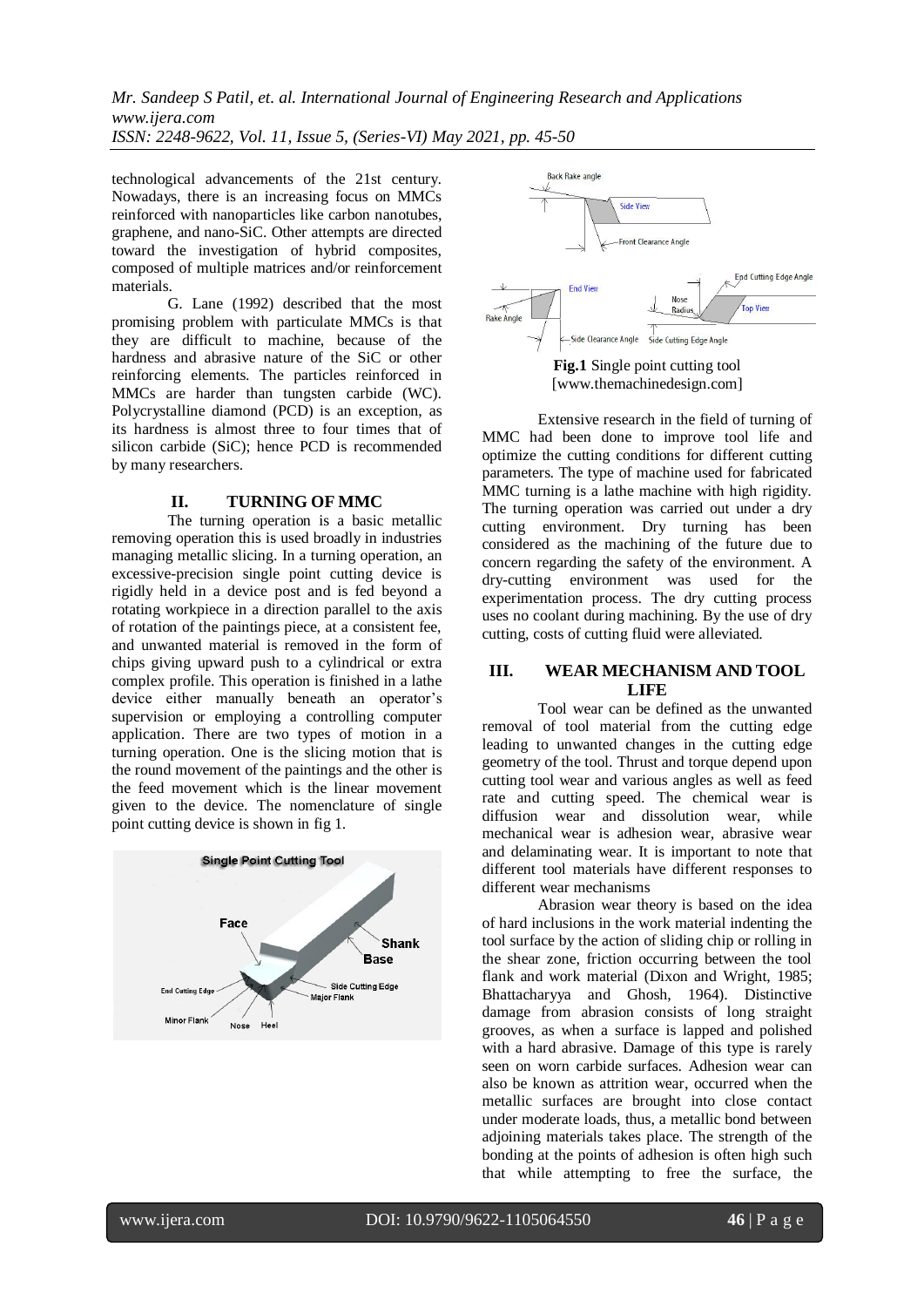separation takes place not along the interface but in one of the materials itself shifting and removing materials often with the sliding member of the pair (Bhattacharyya and Ghosh, 1964).

Diffusion wear is observed to occur if the mechanical process involved in adhesion is capable of increasing the localized temperature of the cutting area. Solid-state diffusion is the mechanism by which atoms in a metallic crystal shift from one lattice point to another causing relocation of the element in the direction of the concentration gradient (Bhattacharyya and Ghosh, 1964). Diffusion wear is associated with the chemical affinity between the tool and workpiece materials under the high pressure and temperature occurring during the machining process. It is dependent on the diffusivity of tool material into the work materials in the chip rolling over the tool surface. Diffusivity increases with an increase in temperature during chip formation (Trent, 1991). Naerheim and Trent (1977) observed that the crater wears on the rake face when cutting steel using carbide tools is a result of atomic diffusion into the work material sliding over the surface.

Eyup Bagci et. al, (2008) showed that the Tool wear leads to adverse consequences such as reduction in cutting edge strength and surface finish, increased tool forces and power consumption, increased cutting temperatures, loss of dimensional accuracy, and finally loss of productivity. The tool wear rate will be contingent on the mechanical properties of composites volume fraction, the reinforcement morphology, distribution and volume fractions, as well as the matrix properties are all factors that affect the whole cutting process. Several researchers have also indicated that polycrystalline diamond (PCD) tools are the only tool material that is proficient in providing a useful tool life during the machining of particulate MMCs. PCD is adequately harder than most of the ceramic reinforcements and has no chemical affinity to react with the workpiece material. A PCD tool has larger grain structures that withstand more abrasion wear by micro-cutting compared to tools with smaller grain sizes. Tomac and Tonnessen (1992) investigated the machinability of Al-SiC MMCs using PCD, chemical vapour deposition (CVD), and coated tungsten carbide tools. The investigation discovered that abrasive wear is the main mode of tool failure. The PCD tools had over 30 times higher tool life than carbides for similar cutting conditions. More recently Kishawy et al. (2005) presented an analytical model for calculating tool flank wear evolution during turning of particulate reinforced MMCs. The equation was developed to determine the flank wear: It has been predicted that a precise and reliable tool can increase cutting speeds from 10-50%, compared to worn-out tools and a suitable hardened tool reduces the machine downtime by allowing it to be slated in advance and an overall increase in savings between 10-40% (Adam, Dr. Jin Jiang and Dr. Peter, 2004).

Chowdhury S.K (2000) did numerous surveys of machining on metals; the tool wear is mainly due to abrasion at lower speed conditions. When the cutting speed is increased, temperature increases under dry machining conditions. Thus, diffusion is considered as the governing wear mechanism for tools at higher cutting speeds. The atoms that are diffused from the tool to the chip are carried away by the flow of work material along the contact surface. This will consequently lead to a substantial reduction in tool life.

# **IV. CHIP FORMATION**

The material in front of the cutting tool edge is subjected to severe plastic deformation and successive shearing results in chip formation. Chip formation during the turning of metal matrix composites differs somewhat in some aspects. The reinforcement particles or fibres are dispersed randomly at and about the tool edge. The manifestation of hard reinforcements alters the plastic deformation characteristics of the soft matrix material compared with conventional alloy. Thus, the change in mechanical properties coupled with reinforcement, pattern and distribution in the matrix determines the mechanism of chip formation (shearing, plowing, particle interface debonding, pull out and cracking) and therefore the machinability of MMCs. Pramanik (2006), described the chip development forces during turning depend on the strength of the material, cutting conditions and tool geometry. Speed and feed influence the strength of the workpiece material in the deformation zones through temperature, strain and strain rate. In drilling, chip formation is controlled by the rake angle of the tool cutting conditions. Hence, the experimental shear strength values,  $\tau S$ , for both the aluminium alloy and MMC at different machining conditions were determined using the equation.



**Fig 2.**The effect of rake angle in chip formation [www.mechanicalwalkins.com]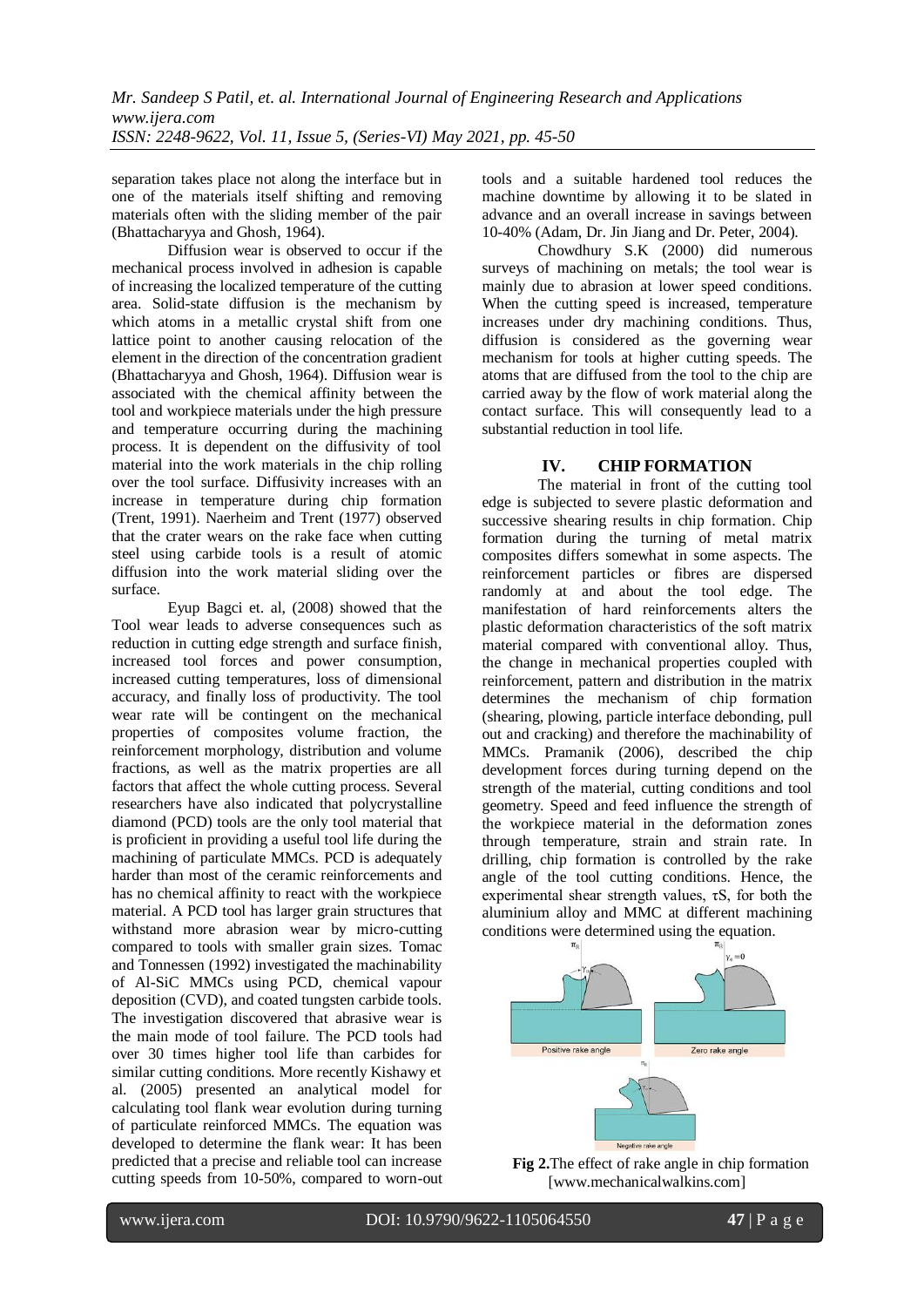When a positive rake angle takes place, it can shear off the work material hence requires little amount of force. However, when the rake angle is negative shearing does not take place. Thus, the tool thrusts the material ahead of it.

A. Pramanik (2008) studied that at low feed (cut- thickness), the area of cut is small and the entire cut area may have been work-hardened by preceding tool pass. This will result in a higher  $\tau S$ value at lower feed than that at a greater feed. For the MMC, a chip shape varies over the substantial range for different speeds and feed.

J.P. Davim (2007) found that the measured Fcc and Fct (chip formation forces in cutting and thrust directions, respectively), and  $\Phi$  (shear angle) depend on the cutting conditions. Hence, the experimental shear strength values,  $\tau S$ , for both the aluminium alloy and MMC at different machining conditions were determined using the equation.

# **V. SURFACE FINISH**

Mostly the machine tool rigidity, work material, cutting tool geometry, coolant, feed, speed and depth of cut are the key factors influencing surface finish. The reliability of the process in achieving the required surface finish is important as otherwise it adds to the cost of manufacture with rejection and reworks. Many researchers have explored the relationship between surface roughness and cutting speed. Some of the obtained results were complementary while some showed a contradiction to the remaining. Outstanding surface finish can be produced when machining with a PCD tool.

An excellent surface finish is difficult to achieve because of the fracture and pull-out of particles during machining of an MMC. Hence, the effect of machining parameters on machined MMC surface may be different from that on a non-reinforced material.

# **Various Parameters affecting the performance a) Feed Rate**

Paulo Davim & Conceicao Antonio (2001), had suggested that at a constant cutting speed, the surface finish of the holes of the drilled samples deteriorates with increasing feed rate. Tamer ozben et al. (2008) reported that the cutting speed is the most important machining parameter on cutting tool wear and the tool wear increases with cutting speed as shown in Fig. 3.



Tamer ozben (2008).

Coelho et al. (1995) had examined the various cutting parameters and selection of cutting tools for drilling of Al-based MMCs and described that the low feed rates produced rapid flank wear on the tool.

# **b) Cutting speed**

[N. Satheesh](https://www.sciencedirect.com/science/article/pii/S1877705812020000#!) Kumar et al. (2012) concluded that the better surface finish may be achieved by turning carbon alloy steels at low feed rate and high spindle speeds. Researcher used various carbon steels like EN8, 19, 24, 47 for experiment to find out effect of various factors such as vibration of machine, obliqueness in workpiece, tool wear, temperature of workpiece and variation in material composition. It should also be noted that the turning operation for all work pieces carried out sequentially. Ramulu et al. (2002) had assessed the drilling characteristics in terms of drilling forces, tool wear, surface finish etc. and reported that the lowest surface roughness parameters occurred at the lowest feed rate with the highest cutting speed.

Sasan yousefi et al. (2019) obtained results from their experiment analysis showed that feed rate is the most important factor affecting the surface roughness, while cutting depth and spindle speed has no considerable effect on the surface roughness. On the other hand, the effect of cutting depth and spindle speed on the dimensional accuracy is significant, whereas nose radius has no considerable effect on the dimensional accuracy. From tool wear and vibration analysis also they found that effect of vibration on the dimensional accuracy is considerable compared with the tool wear effect on the dimensional accuracy. It was also observed that by increasing the feed rate from a particular value, the surface roughness not only has no significant changes, but in some cases, the surface roughness decreases significantly. The best surface roughness of 0.312 μm was obtained at the nose radius of 1.2 mm, the spindle speed of 2000 rpm, the feed rate of 0.08 mm/rev, and 0.5 mm cutting depth, which is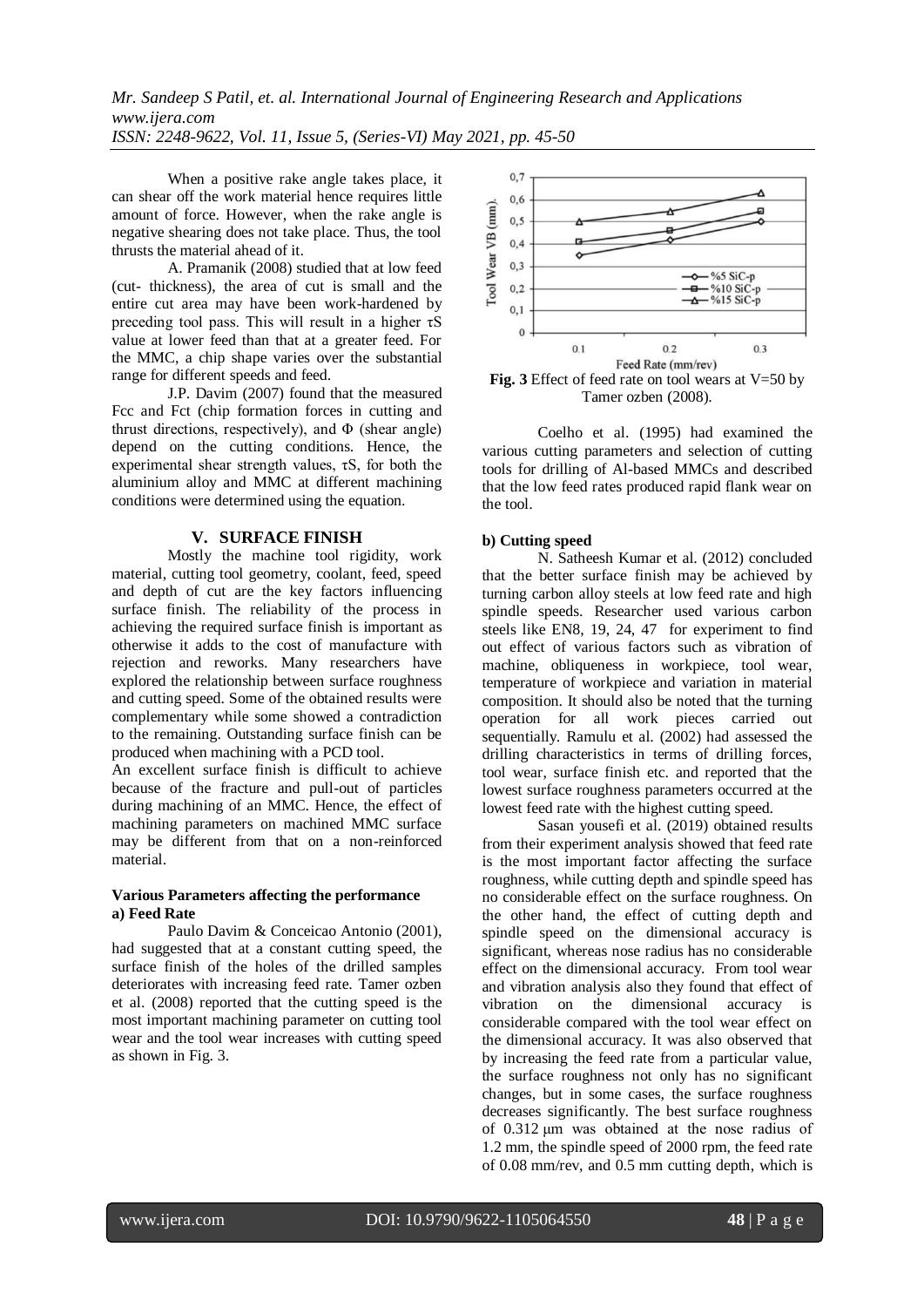comparable with that obtained by the grinding operation.

Tamer ozben et al. (2008), reported that the cutting speed is the most significant machining parameter on cutting tool wear and the tool wear increases with cutting speed as shown Fig. 4.



**Fig. 4** Effect of feed rate on tool wear at V=50 by Tamer ozben *et al.*

#### **VI. CONCLUSION**

Review on effect of various parameters like sutting speed, feed, material properties etc effect on turning operation is presented in this paper. Direction of research on this phenomenon will improve performance of cutting operations, cutting forces and specially surface roughness. It can be possible by changing cutting parameters, tool materials and continues analysis of operations, taguchi method. By improving of mechanical properties of existing aluminium alloy with adding of different content, increment in surface roughness can be possible and it is our area of reaserch for further investigation.

## **REFERENCES**

- [1]. Ravi Shekhar (2015), Mechanisms in turning of metal matrix composites: a review, Journal of Materials Research and Technology Volume 4, Issue 2, April–June 2015, Pages 197-207
- [2]. J.Paulo Davim, C. A. Conceicao Antonio, (2001), Optimal drilling of particulate metal matrix composites based on experimental and numerical procedures, International journal of Machine tools and manufacture, 41, 21-31.
- [3]. Tamer ozben, Erol kilickap, Orhan cakir, (2008), Investigation of mechanical and machinability properties of SiC particle reinforced Al – MMC in the journal of Materials processing technology, 198, 220 – 225.
- [4]. A. Chennakesava Reddy (2018), Turning of Metal Matrix Composites - A Review, 5th International Conference on High-

Temperature Applications of Metal Matrix Composites, Pune, India

- [5]. Sasan yousefi et al. (2019), Effect of cutting parameters on the dimensional accuracy and surface finish in the hard turning of MDN250 steel with cubic boron nitride tool, for developing a knowledged base expert system, [International Journal of Mechanical and](https://ijmme.springeropen.com/)  [Materials Engineering,](https://ijmme.springeropen.com/) Springer Link
- [6]. Chowdhury S.K, and Ganga Raju (2000), Investigation into crater wear in drilling, International Journal of Machine tools and Manufacture, 40, 887 -898 .
- [7]. J.P. Davim , (2007), Application of Merchant theory in machining particulate metal matrix composites, Materials and Design, 28 (10), 2684–2687.
- [8]. Pramanik, L.C. Zhang, J.A. Arsecularatne, (2008), Machining of metal matrix composites: Effect of ceramic particles on residual stress, surface roughness and chip formation, International Journal of Machine Tools and Manufacture, 48, 1613–1625.
- [9]. Kishawy HA, Kannan S, Balazinski M, (2005), Analytical modeling of tool wear progression during turning particulate reinforced metal matrix composites, CIRP Annals Manuf Tech 54(1), 55-58.
- [10]. Pramanik, L.C. Zhang, J.A. Arsecularatne, (2006), Prediction of cutting forces in machining of metal matrix composites, International Journal of Machine Tools and Manufacture 46, 1795–1803.
- [11]. Shrinivas Jadhav et al. (2016), A Review on Drilling of Metal Matrix Composites, International Journal of Current Engineering and Technology E-ISSN 2277 – 4106, P-ISSN 2347 – 5161
- [12]. J. Paulo Davim, C.A. Conceicao, (2001), Optimal drilling of particulate metal matrix composites based on experimental and numerical procedures, International Journal of Machine Tools & Manufacture, 41, 21–31.
- [13]. G. Lane, (1992), The effect of different reinforcement on PCD tool life for aluminium composites, in: Proceedings of the Machining of Composites Materials Symposium, ASM Materials Week, Chicago, IL, 3-15.
- [14]. J.P. Davim, J. Silva, A.M. Baptista, (2007), Experimental cutting model of metal matrix composites (MMCs), Journal of Materials Processing Technology, 183, (2-3) ,358-362.
- [15]. J.P. Davim,(2002), Diamond tool performance in machining metal-matrix composites, Journal of Material Processing Technology, 128, 100-105.